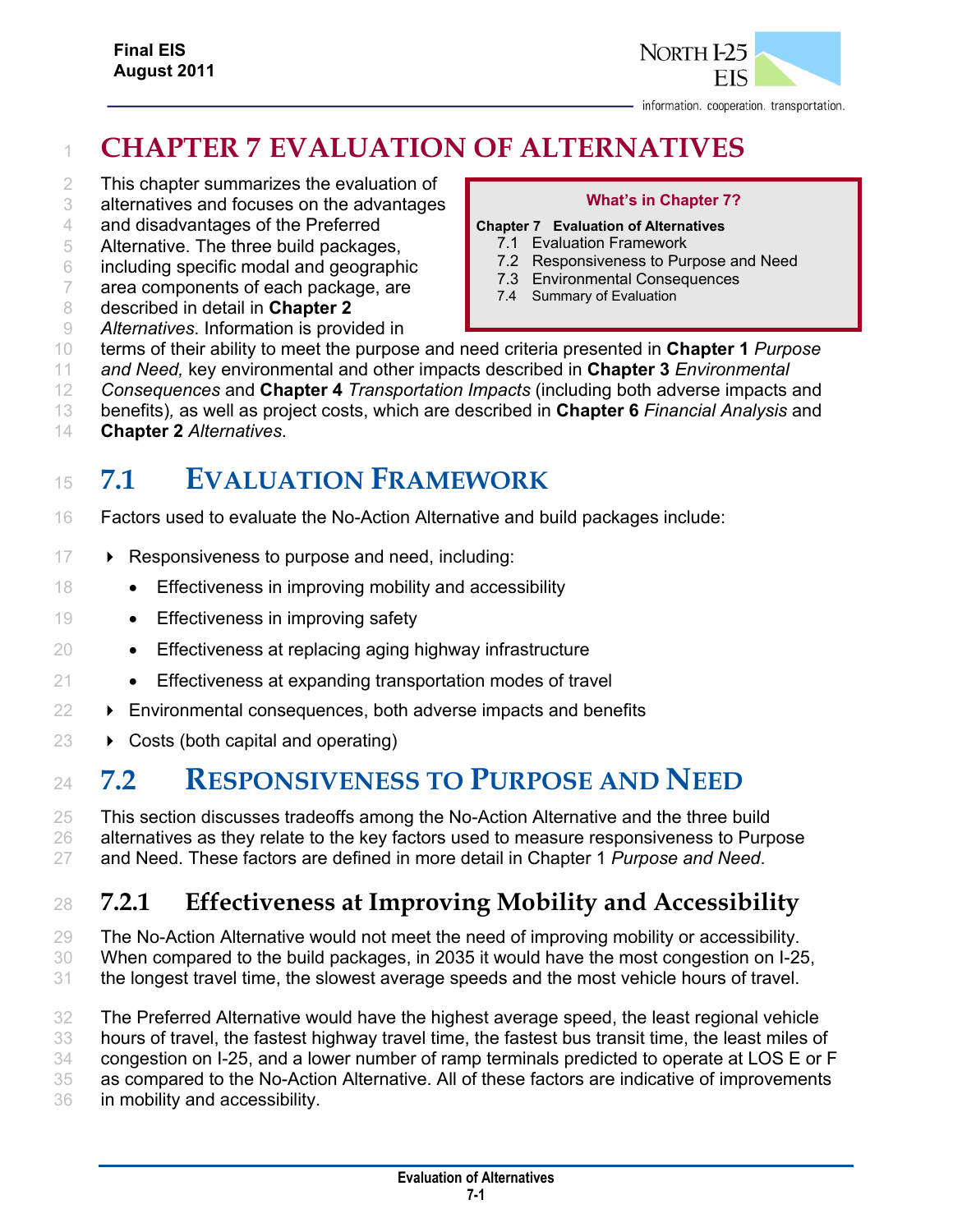

- The Preferred Alternative would result in more reliable, uncongested travel for users of the
- tolled express lanes over time. Anticipated travel time for the Preferred Alternative in the
- tolled express lanes (in 2035) would be 64 minutes, one minute faster than travel time for
- Package B and 38 minutes faster than Package A. This travel would be more reliable over
- time as well, compared to travelers using the general purpose lanes.

## **7.2.2 Effectiveness at Improving Safety**

 All three build alternatives have been designed to be safe. All three build alternatives would reduce the frequency and severity of crashes on I-25, when compared to the No-Action Alternative. Considering only I-25 in 2035, Package B would result in fewer crashes (4,061 average per year) than the Preferred Alternative (4,399) and fewer average crashes per vehicle miles traveled (1.32) than the Preferred Alternative (1.37). However when considering the entire regional system, the Preferred Alternative has the greatest reduction of crashes because of the reduced daily VMT on arterials compared to Package A or Package B. This 14 reduced VMT is a result of the higher capacity provided by the Preferred Alternative on I-25 making I-25 a more attractive route than the adjacent arterial network. The crash rate on arterials is higher than the crash rate on access controlled facilities such as I-25. This results in improved safety under the Preferred Alternative for the entire regional transportation system because of the transfer of VMT to I-25.

 Rail transit improvements would provide generally safer operations. National data show that passenger rail systems result in noticeably fewer annual injuries per 100 million passenger miles traveled than highway facilities. Commuter rail had an average of 18 annual injuries over a four-year period (from 2002 to 2006) while highways resulted in an average of 59 injuries. Bus facilities have similar statistics to highways. Anticipated annual injuries in 2035 for the various transit components of the three Packages show:

- $\rightarrow$  Package A (commuter rail, bus service) with eight annual injuries
- 26  $\rightarrow$  Package B (BRT) with 24 annual injuries
- $27 \rightarrow$  Preferred Alternative (commuter rail and express bus) with 11 annual injuries

#### **7.2.3 Effectiveness at Replacing Aging Highway Infrastructure**

 Package B and the Preferred Alternative perform the best at replacing aging highway infrastructure because they include the most mileage of reconstruction along I-25.

## **7.2.4 Effectiveness at Providing Modal Choices**

 Package A would provide three different modes of travel (commuter rail, bus service, and general purpose lanes) on three different north/south corridors (US 287, I-25, and US 85) while Package B would concentrate travel improvements primarily on I-25 in two different modes (tolled express lanes and bus rapid transit). The Preferred Alternative would provide four different modes of travel (commuter rail, express or commuter bus, general purpose lanes and tolled express lanes) on three different north/south corridors (US 287, I-25, and US 85).

- Bus or rail infrastructure improvements would be most responsive to the need to provide a
- choice of transportation modes and would be consistent with the NFRMPO goals to provide a
- multi-modal transportation system. Bus or rail improvements would provide a viable
- alternative for those people who are dependent on transit because they do not own a private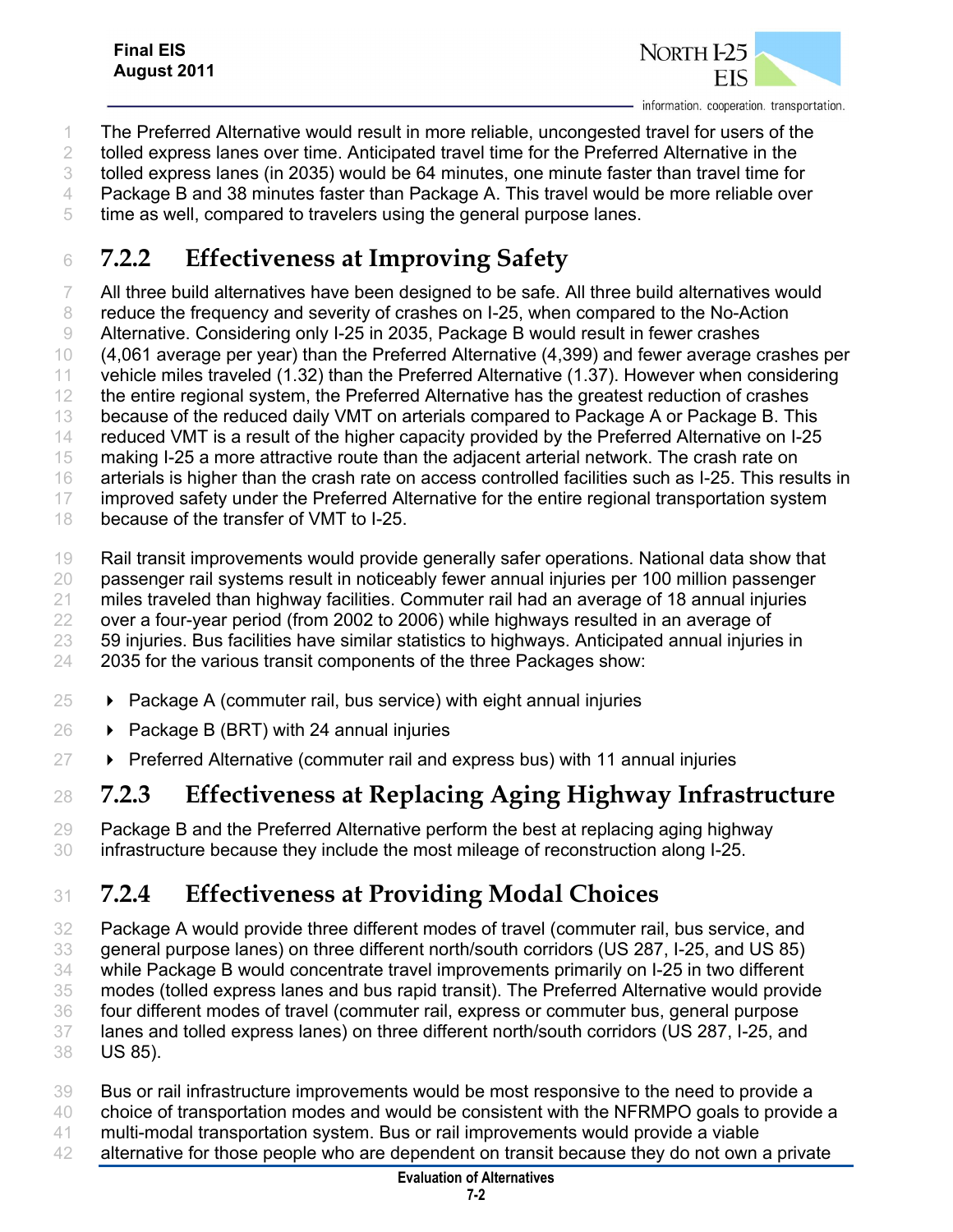

information. cooperation. transportation.

- automobile or are elderly or disabled. Bus or rail improvements also can be more supportive
- of certain land use goals (related to inducement of transit oriented development) and goals
- related to reducing energy consumption.

## **7.3 ENVIRONMENTAL CONSEQUENCES**

Compared to the Build Packages, the No-Action Alternative would result in very little physical

impact to existing social and environmental resources. Noise impacts related to increased

 traffic would also grow. The build packages would have greater impacts as a result of residential and business relocations, and greater impacts to natural resources, such as

wetlands, wildlife habitat, threatened or endangered species, historic resources, parks, and

other resources. The build packages would provide increased transit ridership, enhanced

mobility, and a positive influence on economic development in the regional study area.

- The Build Packages would have varying effects to environmental, social, and economic
- resources. The Preferred Alternative and Package A would have the most number of
- residential and business relocations, primarily because these two packages would include
- major improvements on three different corridors.
- The Preferred Alternative would result in the least environmental impacts to:
- 17 Wetlands and jurisdictional open waters
- **Parks and recreational properties**
- 19 > Sensitive wildlife habitat
- 20 Aquatic habitat
- $21 \rightarrow$  Preble's meadow jumping mouse habitat
- $22 \rightarrow$  Northern leopard frog and common garter snake habitat
- $23 \rightarrow$  Sensitive fish species habitat
- The Preferred Alternative would also have the most impact to:
- $25 \rightarrow$  Bald eagle foraging habitat
- Raptor nests
- 27 The Preferred Alternative and Package A both have the most impact from transit noise (without mitigation) and the most number of vibration impacts (without mitigation).

# **7.4 CAPITAL AND OPERATING COSTS**

 In Package A, highway components account for over half the capital cost of the package, \$1.097 billion, while commuter rail would cost about \$848 million and commuter bus about \$18.3 million. In Package B, highway components account for the majority of the capital cost of the package, about \$1.589 billion, while BRT components would cost about \$126 million. The Preferred Alternative highway components account for approximately \$1.403 billion of capital cost, over half of the capital cost. Commuter rail would account for \$649 million and bus service would account for \$126 million. However, highway components of the three packages would have a much lower cost per user than transit components, as operating and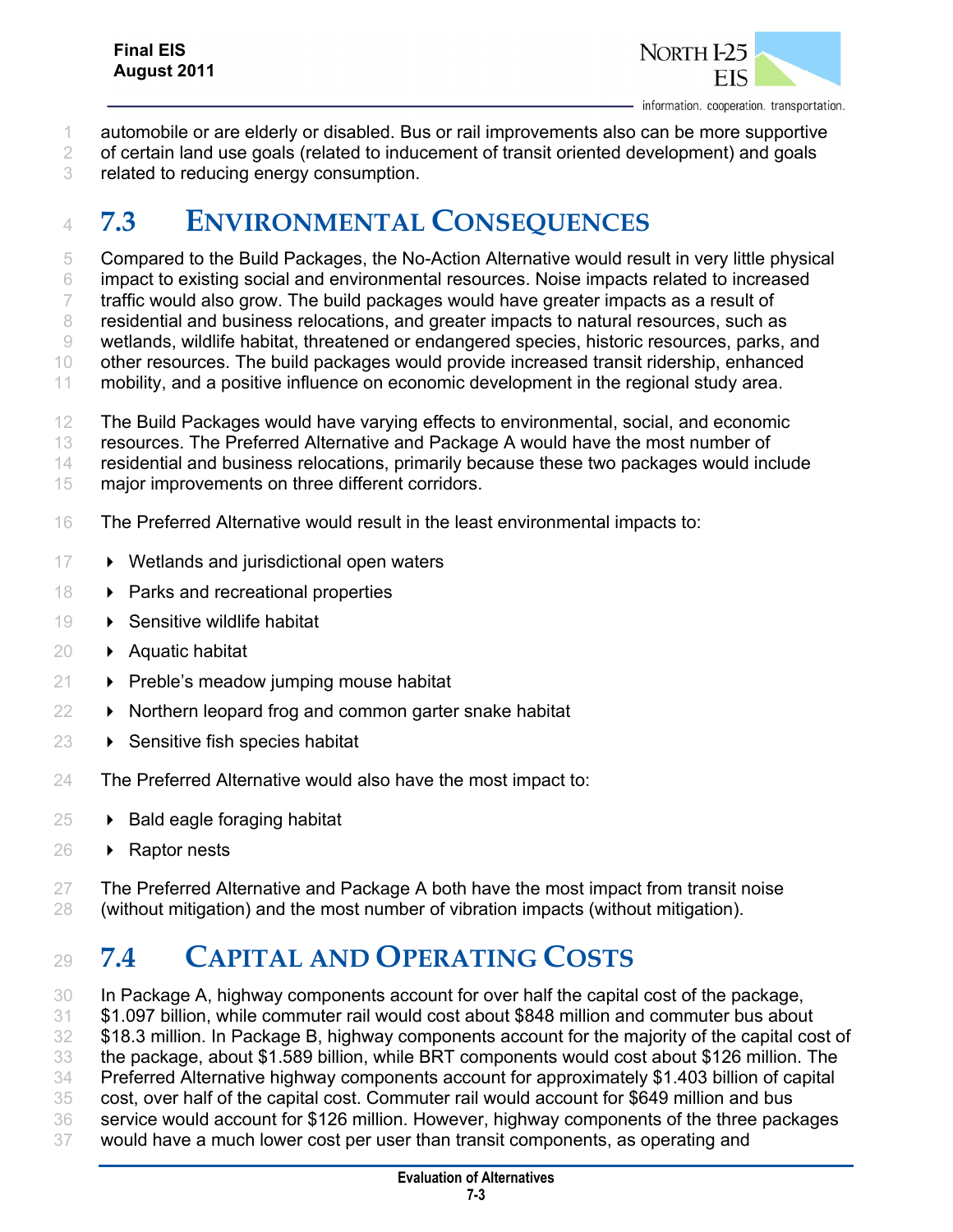

- maintenance costs are lower, and a far greater number of travelers use the highway. Annual
- operating and maintenance costs are greatest with the Preferred Alternative at \$52 million,
- compared with \$45 million with Package A and \$23 million with Package B.
- The annualized cost per trip (without the cost to own and operate private auto) is greatest with
- the Preferred Alternative. When the cost to own and operate a private auto is included,
- Package A would cost the most.

## **7.5 SUMMARY OF EVALUATION**

 **Table 7-1** summarizes information about the relative responsiveness of the three alternatives to the factors used in this evaluation as shown in **Section 7.1**. Not all environmental factors are included, rather just those that show a clear difference among alternatives. **Section 3.28** of 11 this Final EIS includes a summary of all impacts.

- **Table 7-1** indicates which of the build alternatives performs the best relative to a specific
- evaluation factor. If a build alternative has the least environmental impact or responds best to

a measurement of purpose and need, it is flagged as best performing. For the factor of

regional VMT, the build alternative with the lowest number is flagged as performing the best

- since higher VMT has greater impacts on regional air quality.
- The Federal Transit Administration has established a grant program called the New Starts (Section 5309) program. This program evaluates and rates candidate transit projects for FTA
- funding. FTA uses two major categories of rating a project: Project Justification and a Financial Rating. The Project Justification criteria are:
- 21 Mobility improvements
- **Environmental benefits**
- **D** Cost effectiveness
- $24 \rightarrow$  Transit-supportive existing land use, policies, and future patterns
- $25 \rightarrow$  Other factors including economic development
- The Financial Rating includes the local financial commitment and an assessment of the capital and operating financial plan for the project.
- 28 At this point in time, the North I-25 project does not appear to be a candidate for New Starts funding, for the following reasons:
- 30 Projected bus and rail daily ridership of 6,500 (2,700 for commuter rail, 3,400 for express bus and 400 for commuter bus) is relatively low. Assuming model updates increase ridership, projections could total as high as 10,850, but these are even low compared to corridors that typically receive New Starts funds. As a comparison, two FasTracks corridors that are receiving New Starts funding have the following estimated daily ridership:
	- West Corridor... 29,700 Eagle P3 .......... 57,500
		-
- Lack of local financial commitment and lack of a capital and operating financial plan for the project.
- Other sources of FTA funding are available and will continue to be pursued.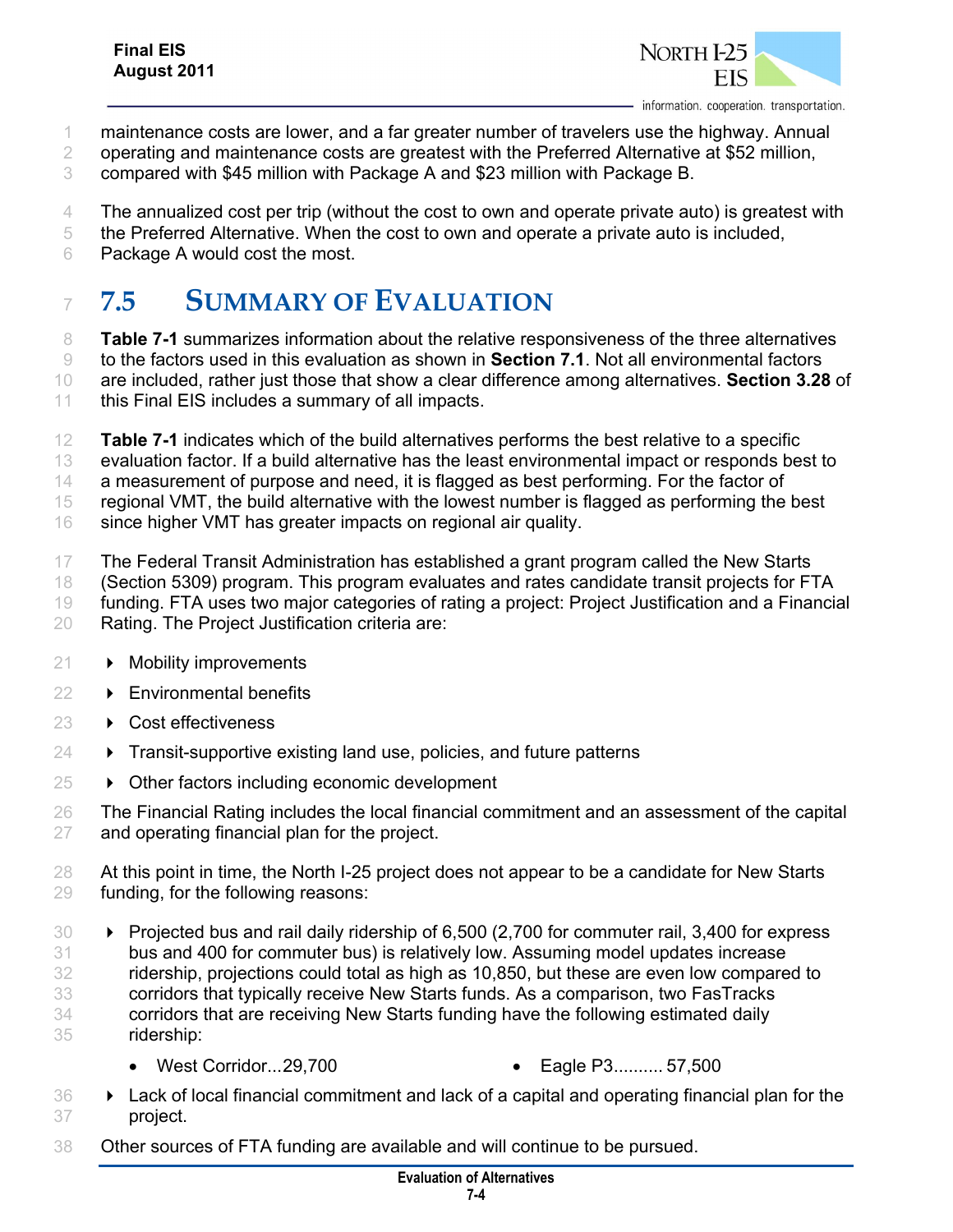

### 1 **Table 7-1 Summary of Alternatives Evaluation (2035)**

|                                                                                | <b>No-Action</b><br><b>Alternative</b>                                                           | Package A                                    | Package B                                   | <b>Preferred</b><br><b>Alternative</b>                                                                             |  |
|--------------------------------------------------------------------------------|--------------------------------------------------------------------------------------------------|----------------------------------------------|---------------------------------------------|--------------------------------------------------------------------------------------------------------------------|--|
| <b>Improving Mobility and Accessibility</b>                                    |                                                                                                  |                                              |                                             |                                                                                                                    |  |
| Regional Vehicle Miles of<br>Travel (VMT)                                      | 52.41<br>million                                                                                 | 52.76<br>million                             | 52.62<br>million $\checkmark$               | 52.81<br>million                                                                                                   |  |
| Regional Vehicle Hours of<br>Travel (VHT)                                      | 1.72<br>million                                                                                  | 1.70<br>million                              | 1.69<br>million                             | 1.68<br>million $\checkmark$                                                                                       |  |
| Freeway VHT                                                                    | 363,000                                                                                          | 364,000                                      | 360,000 $\checkmark$                        | 361,000                                                                                                            |  |
| Daily Users (People) on I-<br>25                                               | 871,700                                                                                          | 947,300                                      | 921,000                                     | 990,200 √                                                                                                          |  |
| Regional average speed                                                         | 30.5 mph                                                                                         | 31.1 mph                                     | 31.1 mph                                    | 31.4 mph √                                                                                                         |  |
| Transit ridership<br>(commuter services)                                       | N/A                                                                                              | 5,850                                        | 6,800 $\checkmark$                          | 6,500                                                                                                              |  |
| <b>Transit market share</b><br>(to downtown Denver)                            | 1%                                                                                               | 55%√                                         | 45%                                         | 50%                                                                                                                |  |
| Highway travel time<br>(AM peak hour, SH 1 to<br>20th Street)                  | 133 minutes<br>(GPL)<br>116 minutes<br>(TEL)                                                     | 117 minutes<br>(GPL)<br>102 minutes<br>(TEL) | 117 minutes<br>(GPL)<br>65 minutes<br>(TEL) | 107 minutes (GPL) √<br>64 minutes (TEL) √                                                                          |  |
| <b>Transit travel time</b><br>(Fort Collins South Transit<br>Center to DUS)    | 159 minutes<br>(FLEX from<br>Fort Collins to<br>Longmont;<br>then NW Rail<br>Corridor to<br>DUS) | 93 minutes<br>(rail) $\checkmark$            | 70 minutes<br>(BRT)                         | 94 minutes (rail)<br>77 minutes (express<br>bus all-stop)<br>63 minutes (express<br>bus with express<br>service) √ |  |
| Congested miles on I-25<br>(PM peak hour)                                      | 75 miles                                                                                         | 44 miles                                     | 45 miles                                    | 17 miles √                                                                                                         |  |
| Congested Miles on I-25<br>(AM peak hour)                                      | 56 miles                                                                                         | 16 miles                                     | 30 miles                                    | 11 miles $\checkmark$                                                                                              |  |
| Interchange ramp<br>merge/diverge locations<br>operating at LOS E or F<br>(AM) | 58                                                                                               | 30                                           | 34                                          | $13 \checkmark$                                                                                                    |  |
| Interchange ramp<br>merge/diverge locations<br>operating at LOS E or F<br>(PM) | 69                                                                                               | 34                                           | 52                                          | $26 \checkmark$                                                                                                    |  |
| Travel reliability over time                                                   | Least reliable                                                                                   | Least reliable of<br>build alternatives      | More reliable<br>than Package A             | Most reliable $\checkmark$                                                                                         |  |
| Improving Highway Safety                                                       | 3,975                                                                                            | 4,238                                        | 4,061                                       | 4,399                                                                                                              |  |
| (annual crashes)                                                               | crashes                                                                                          | crashes                                      | crashes √                                   | crashes                                                                                                            |  |
| Crashes per VMT                                                                | 1.41                                                                                             | 1.33                                         | $1.32 \checkmark$                           | 1.37                                                                                                               |  |
| <b>Transit Safety (annual</b><br>injuries)                                     | N/A                                                                                              | $8 \checkmark$                               | 24                                          | 11                                                                                                                 |  |
| Overall system safety                                                          | Least safe                                                                                       | Improved over<br>No-Action                   | Improved over<br>No-Action                  | Safest √                                                                                                           |  |
| <b>Replacing Aging</b><br>Infrastructure                                       | 64 minor<br>rehabilitations                                                                      | 87 new structures                            | 94 new<br>structures √                      | 94 new structures $\checkmark$                                                                                     |  |

2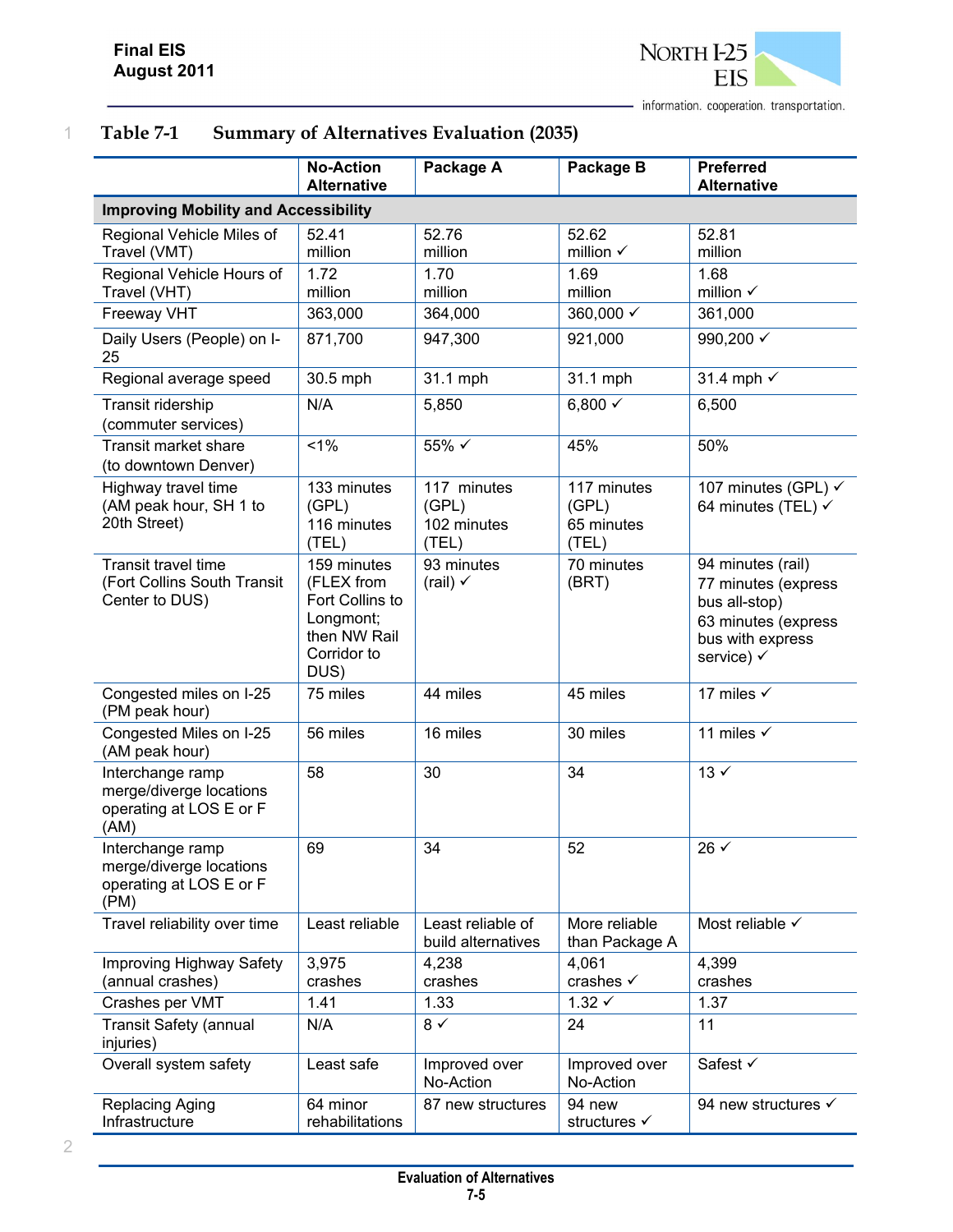

1 **Table 7-1 Summary of Alternatives Evaluation (2035) (cont'd.)** 

|                                                                       | <b>No-Action</b><br><b>Alternative</b>            | Package A                                                  | Package B                                           | <b>Preferred Alternative</b>                                              |
|-----------------------------------------------------------------------|---------------------------------------------------|------------------------------------------------------------|-----------------------------------------------------|---------------------------------------------------------------------------|
| <b>Improving Mobility and Accessibility</b>                           |                                                   |                                                            |                                                     |                                                                           |
| Replacing Aging<br>Infrastructure                                     | 64 minor<br>rehabilitations                       | 87 new structures                                          | 94 new<br>structures √                              | 94 new structures √                                                       |
|                                                                       | 4<br>major<br>rehabilitations                     | 15 modifications<br>of existing<br>structures              | 24<br>modifications of<br>existing<br>structures √  | 24 modifications of<br>existing structures √                              |
|                                                                       |                                                   | 0 major<br>rehabilitations √                               | 0 major<br>rehabilitations<br>✓                     | 0 major rehabilitations<br>✓                                              |
|                                                                       |                                                   | 22 minor<br>rehabilitations √                              | 16 minor<br>rehabilitation                          | 16 minor<br>rehabilitations                                               |
| Expansion of<br><b>Transportation Modes of</b><br>Travel              | Does not<br>expand                                | Commuter rail,<br>commuter bus,<br>and feeder bus<br>added | <b>BRT</b> and feeder<br>bus added                  | Commuter<br>rail, express bus,<br>commuter bus, and<br>feeder bus added √ |
| Responsiveness to<br><b>Economic Development</b>                      | <b>Not</b><br>responsive                          | Responsive to<br>needs along I-25<br>and BNSF ✓            | Responsive to<br>needs along<br>$1-25$              | Responsive to needs<br>along I-25<br>and BNSF √                           |
| Regional connectivity                                                 | Least<br>responsive                               | Connects<br>commuter rail and<br>commuter bus              | Only connects<br><b>TELs</b>                        | Connects commuter<br>rail, TELs, commuter<br>bus and express bus<br>✓     |
| <b>Environmental Consequences</b>                                     |                                                   |                                                            |                                                     |                                                                           |
| Relocations                                                           | None                                              | 59 residences<br>33 businesses                             | 24 residences<br>$\checkmark$<br>16 businesses<br>✓ | 51 residences<br>23 businesses                                            |
| Land use                                                              | <b>Not</b><br>responsive to<br>community<br>goals | Somewhat<br>responsive to<br>community goals               | Not responsive<br>to community<br>goals             | Most responsive to<br>community goals √                                   |
| Traffic noise sites impacted<br>in Category B<br>(without mitigation) | 661 sites                                         | 673 sites $\checkmark$                                     | 685 sites                                           | 679 sites                                                                 |
| Rail transit noise sites<br>impacted<br>(without mitigation)          | N/A                                               | 2,192 residences,<br>15 schools and<br>7 churches          | None √                                              | 2,192 residences,<br>15 schools and<br>7 churches                         |
| Rail transit vibration sites<br>impacted<br>(without mitigation)      | N/A                                               | 40 residences                                              | None $\checkmark$                                   | 40 residences                                                             |
| Wetlands and jurisdictional<br>open waters impacted                   | None                                              | 21.9 acres                                                 | 21.3 acres                                          | 18.2 acres $\checkmark$                                                   |
| Water Quality: acres of<br>impervious surface area                    | 1,257 acres                                       | 1,946 $acres\checkmark$                                    | 2,001 acres                                         | 1,982 acres                                                               |
| Floodplains impacted                                                  | None                                              | 12.8 acres $\checkmark$                                    | 13.5 acres                                          | 13.0 acres                                                                |
| Historic and archaeological<br>properties adversely<br>affected       | None                                              | 6                                                          | $1 \checkmark$                                      | $\overline{4}$                                                            |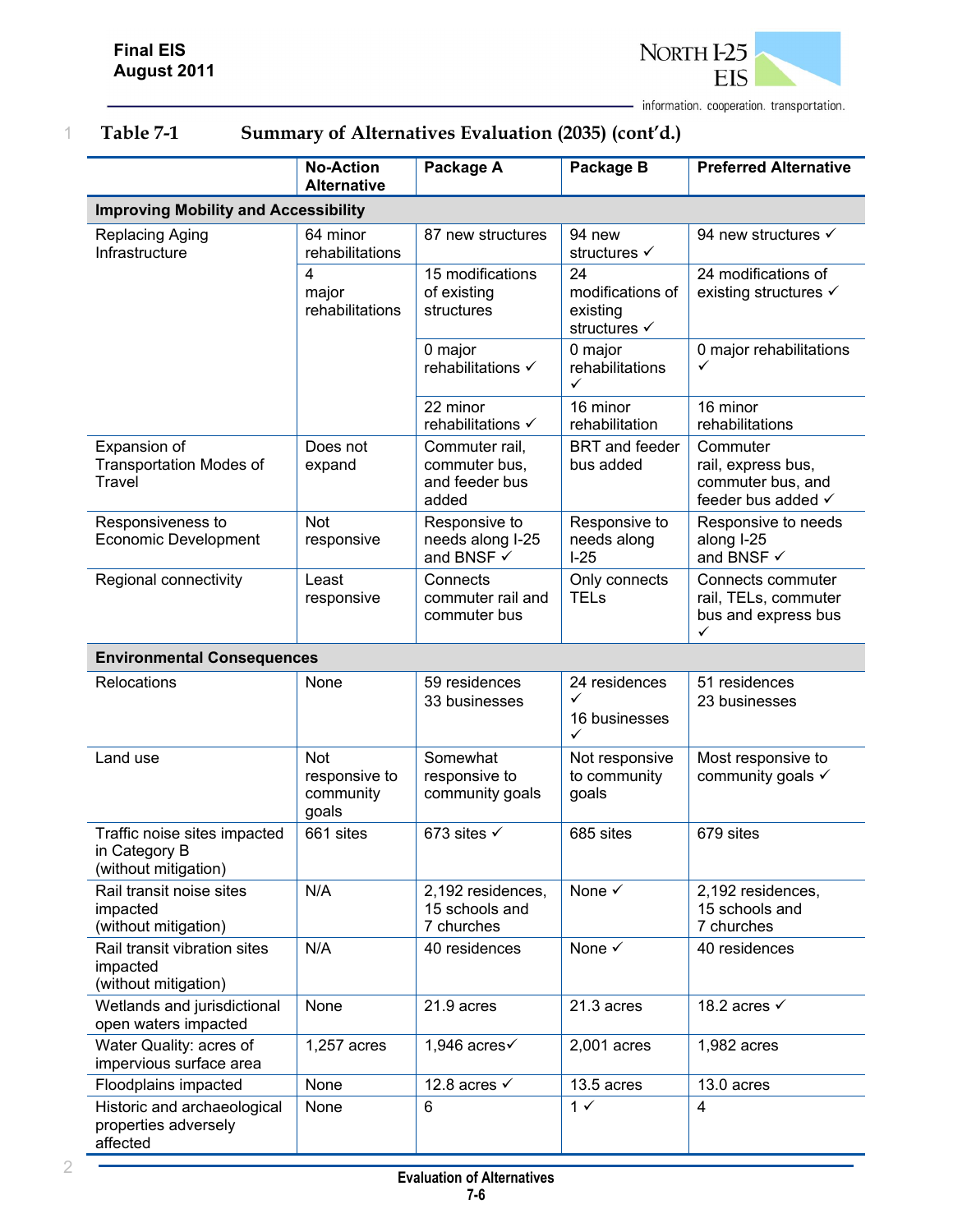

1 **Table 7-1 Summary of Alternatives Evaluation (2035) (cont'd.)** 

|                                                                                    | <b>No-Action</b><br><b>Alternative</b> | Package A                                                         | Package B                                                                                                                                                 | <b>Preferred Alternative</b>                                                                                                                                                         |  |
|------------------------------------------------------------------------------------|----------------------------------------|-------------------------------------------------------------------|-----------------------------------------------------------------------------------------------------------------------------------------------------------|--------------------------------------------------------------------------------------------------------------------------------------------------------------------------------------|--|
| <b>Environmental Consequences (cont'd.)</b>                                        |                                        |                                                                   |                                                                                                                                                           |                                                                                                                                                                                      |  |
| Parks and recreational<br>properties impacted                                      | None                                   | 8                                                                 | $6\checkmark$                                                                                                                                             | $6\checkmark$                                                                                                                                                                        |  |
| Least harm to Section 4(f)<br>resources used<br>(not including de minimis)         | Not prudent<br>and feasible.           | Most severe harm<br>to significant<br>Section 4(f)<br>properties. | Similar<br>remaining<br>harm to<br>Section 4(f)<br>properties as<br>the Preferred<br>Alternative,<br>but does not<br>meet purpose<br>and need as<br>well. | Least overall harm to<br>Section 4(f) properties,<br>most responsiveness to<br>project purpose and<br>need and likeliest to be<br>permitted under Section<br>404(b)(1). $\checkmark$ |  |
| Wildlife and aquatic species<br>habitat                                            |                                        |                                                                   |                                                                                                                                                           |                                                                                                                                                                                      |  |
| $\triangleright$ No. of raptor nests                                               | None                                   | 49                                                                | $43 \checkmark$                                                                                                                                           | 57                                                                                                                                                                                   |  |
| No. of movement<br>corridors                                                       | None                                   | 13                                                                | $7 \checkmark$                                                                                                                                            | 14                                                                                                                                                                                   |  |
| ▶ Sensitive wildlife habitat<br>(acres)                                            | None                                   | 2.0 acres                                                         | 2.4 acres                                                                                                                                                 | 1.9 acres $\checkmark$                                                                                                                                                               |  |
| ▶ Aquatic habitat (acres)                                                          | None                                   | 1.8 acres                                                         | 2.3 acres                                                                                                                                                 | 1.5 acres $\checkmark$                                                                                                                                                               |  |
| Threatened, endangered,<br>state sensitive & protected<br>species habitat affected |                                        |                                                                   |                                                                                                                                                           |                                                                                                                                                                                      |  |
| ▶ Preble's meadow<br>jumping mouse habitat                                         | None                                   | 0.8 acre                                                          | $0.8$ acre                                                                                                                                                | 0.7 acre $\checkmark$                                                                                                                                                                |  |
| ▶ Bald eagle foraging                                                              | None                                   | 204 acres $\checkmark$                                            | 231 acres                                                                                                                                                 | 231 acres                                                                                                                                                                            |  |
| ▶ Prairie dog colonies                                                             | None                                   | 60 acres $\checkmark$                                             | 97 acres                                                                                                                                                  | 86 acres                                                                                                                                                                             |  |
| Northern leopard frog<br>and common garter-<br>snake                               | None                                   | 20 acres                                                          | 21 acres                                                                                                                                                  | 17 acres $\checkmark$                                                                                                                                                                |  |
| Sensitive fish species                                                             | None                                   | 0.4 acre $\checkmark$                                             | 0.4 acre $\checkmark$                                                                                                                                     | 0.4 acre $\checkmark$                                                                                                                                                                |  |